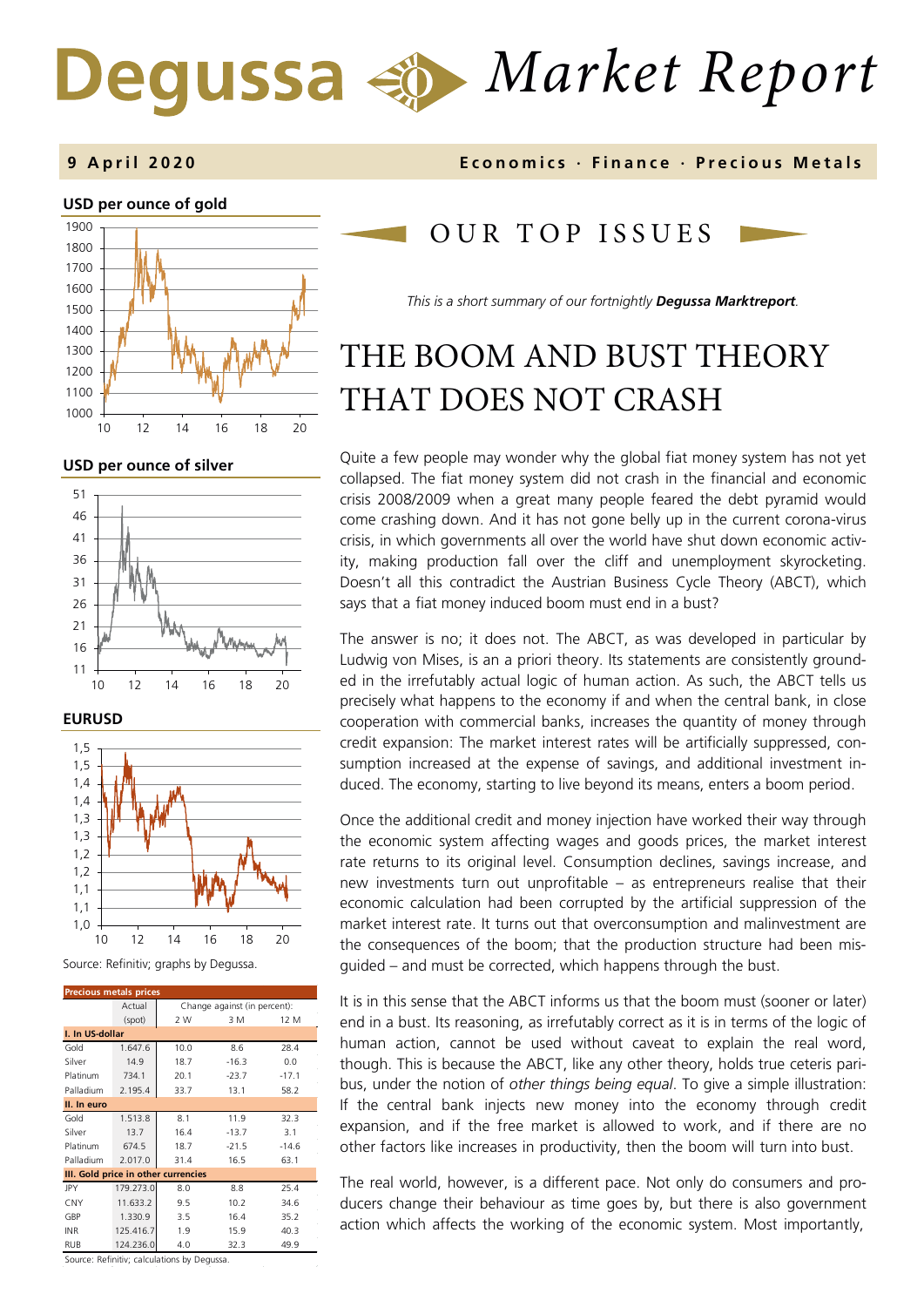## 2 9 April 2020

#### **Precious metal prices (USD/oz) in the last 4 years**



15 16 17 18 19 20

Source: Refinitiv; graphs by Degussa.

government interference in the market place is on the rise. It clamps down on the very forces that can, and usually do, turn a boom into bust. After the latest financial and economic crisis, 2008/2009 central banks put a "safety net" under the financial markets and the economies: Businesses and investors can now assured that central banks, in time of need, will come to the rescue and bail them out.

The same has happened in late March 2020, when governments all over the world – as a reaction to the political decision to shut down economic activity – put together gigantic "bail-out" packages – meant to support credit markets and extending loans and unemployment benefits to struggling businesses and consumers. Of course, governments do not have all the money promised to the victims of the "lockdown" at hand. And the money cannot be obtained by raising taxes or by issuing new bonds in the capital markets without making interest rates go up.

Central banks have started doing the dirty work by rolling out the biggest "backstop" for financial markets and the economy ever. To prevent the bust, they manipulate the interest rates downwards and print up ever greater amounts of money if necessary. In particular, and most importantly, central banks have entered the corporate and bank credit markets. They have lowered the cost of credit and capital in general. The beneficiaries are big business, Wall Street and, of course, highly levered investors, banks, and the financial industry in general.



1 **Fed "bail out" eases stress in the credit market**

Source: Federal Reserve Bank of St. Louis; Graph Degussa. (1) ICE BofA US High Yield Index Option-Adjusted Spread.

Does this not just postpone the inevitable bust, one may ask? The ABCT even helps to find an answer to this question. To start with, of course there would be a recession-depression like bust at some point if and when market forces have the space to restore the economy to equilibrium. However, neither politicians, bankers, entrepreneurs, nor employees want this to happen. This gives a Carte Blanche to governments and their central banks – supported by a public who is becoming increasingly fearful of job losses and personal ruin – to go ahead and do away with what little is left of the free market system.

To escape the bust, the free market system is transformed into a Befehlswirtschaft: A system in which the means of production remain formally in private hands, but in which the state, and the special interest groups running

12 13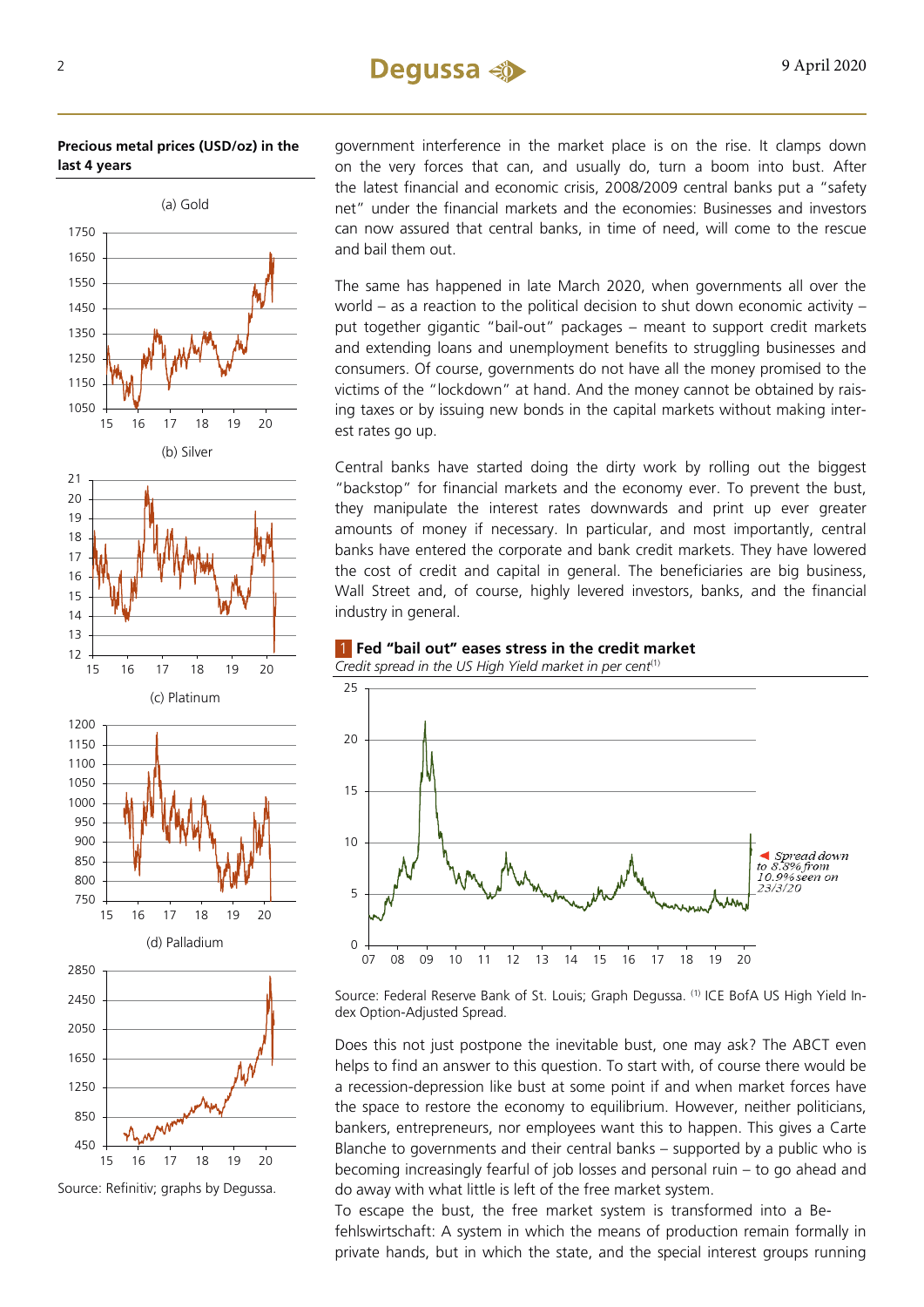the state, are really in the driver's seat by dictating and controlling goods prices, interest rates and wages, labour conditions and incomes, and even nationalising and managing banks and entire industries etc. This was the model the German National Socialist erected in the late 1930s: The state dictated what was to be produced by whom, when and where, and at what costs.

History does not repeat itself, but sometimes, it rhymes. The Western world is increasingly, and quite rapidly so, bidding farewell to the idea of the free market system – driven by the attempt of fending off the inevitable bust as a consequence of a decade long debt binge caused and made possible by central banks' fiat money regime. While this may indeed keep away the bust for quite some time, it will weaken output and employment gains. Peoples' standard of living does no longer improve at an acceptable clip, or it may even decline; and with it comes impoverishment and perhaps even social unrest.

These are the very ingredients that facilitate the rise of the totalitarian state. So the unpalatable truth is that without allowing for a bust, a big crash, the fiat money system and with it all the forces working towards the aggrandisement of the state are here to stay and will predictably get worse. The hefty price of upholding the current boom and the economic and social structure it has brought about is the end of the free market society as we knew it. That said, one should be hesitant to find relief that central banks seem to have succeeded once again fighting the bust.

The ABCT in its traditional formulation enlightens us about the consequences of how the free market system turns an artificial fiat-money-induced boom into bust. It thereby also helps us to understand what actions will most likely be taken by those who want to prevent the boom from ending in a bust: The free society, the free market order, will become the victim. Fiat money – other things being equal – is a sure way of gradually, little by little, overthrowing the present order. In this sense, it is a tool of Marxists' stealthy agitation, seek-ing to overthrow capitalism, the private property society.

In retrospect it was presumably premature to interpret the latest crash of stock prices – the S&P 500 stock market index shed 33 per cent from 12 February 2020 to its low on 24 March 2020 – as an indication of the approaching end of the fiat money regime. The power of governments and central banks over economic and societal affairs has not been broken. On the contrary. One must fear that it has gathered further strength in the course of the latest "lockdown": More and stronger than ever, states and their central banks dismantle the free market system, cementing their fiat money and ultimately erecting the almighty state.

The ABCT is a boom and bust theory that does not crash. It offers timeless truths about the economic consequences if and when fiat money is injected into the economy. We know that a boom must result in a bust. But we do not and cannot forecast with certainty when it will occur. It all depends on the "special conditions" under which the fiat money regime operates. In a hampered market economy, the boom might very well last longer than one would expect. And the final crash might appear in a rather different format if and when governments increasingly shut down the free market system: namely tyranny.

.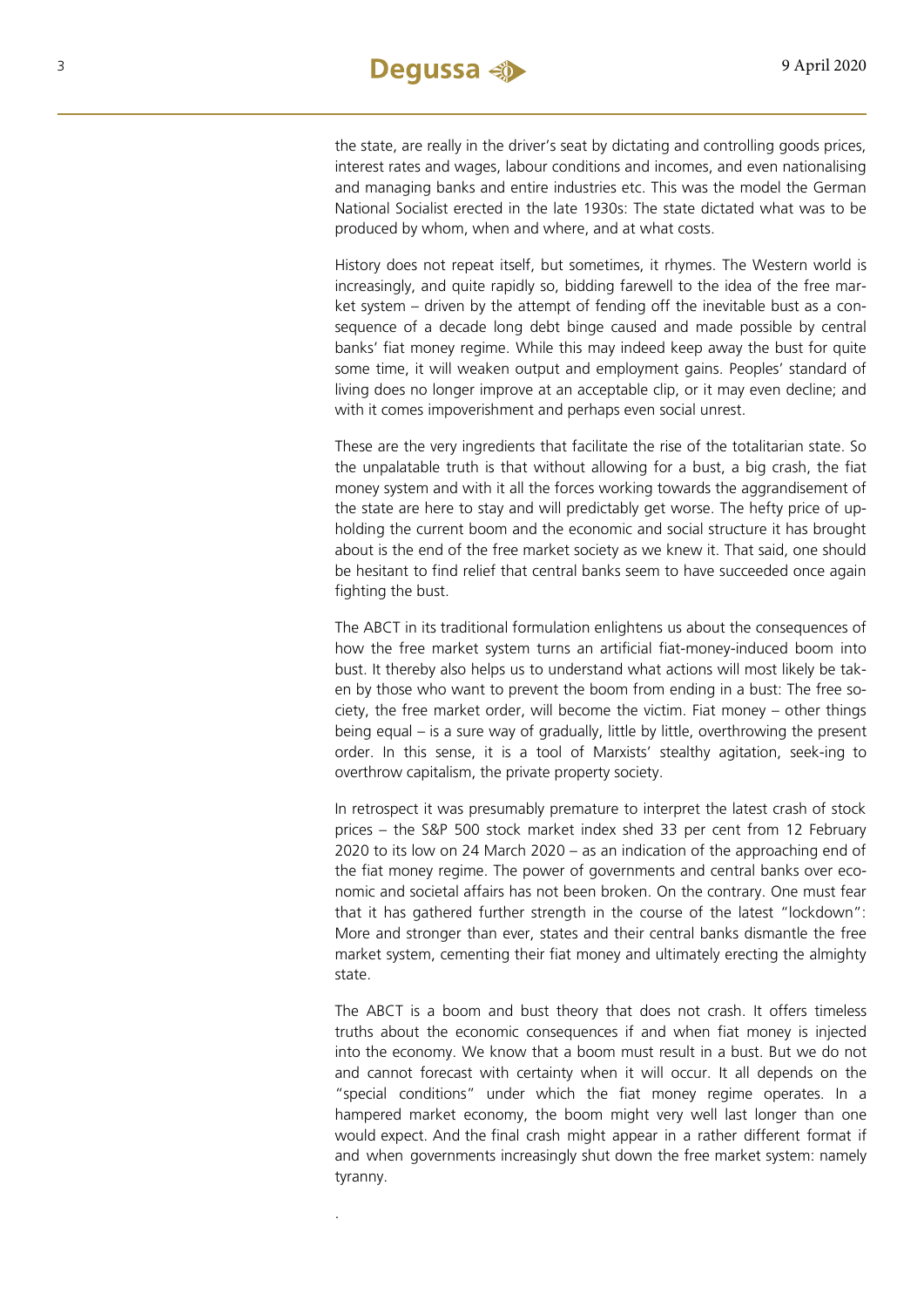# PRECIOUS METALS PRICES

**In US-Dollar per ounce**

|                          | Gold        |              |             | <b>Silver</b> |             | <b>Platinum</b> |             | Palladium    |  |
|--------------------------|-------------|--------------|-------------|---------------|-------------|-----------------|-------------|--------------|--|
| I. Actual                | 1647.8      |              | 14.9        |               |             | 734.1           | 2191.6      |              |  |
| II. Gliding averages     |             |              |             |               |             |                 |             |              |  |
| 10 days                  |             | 1621.8       | 14.4        |               |             | 728.8           | 2189.8      |              |  |
| 20 days                  |             | 1581.4       | 14.0        |               |             | 711.6           | 1988.4      |              |  |
| 50 days                  |             | 1596.6       | 16.2        |               | 849.3       |                 | 2290.5      |              |  |
| 100 days                 |             | 1552.5       |             | 16.9          |             | 898.1           |             | 2150.5       |  |
| 200 days                 | 1516.7      |              | 17.0        |               | 893.0       |                 | 1878.1      |              |  |
|                          |             |              |             |               |             |                 |             |              |  |
| III. Estimates, end 2020 | 1695        |              | 25          |               | 1256        |                 | 1536        |              |  |
| (1)                      | 3           |              |             | 66            | 71          |                 | $-30$       |              |  |
| <b>Band width</b>        | Low<br>1459 | High<br>1931 | Low<br>19.8 | High<br>28.8  | Low<br>1020 | High<br>1492    | Low<br>1300 | High<br>1772 |  |
| (1)                      | $-11$       | 17           | 33          | 93            | 39          | 103             | $-41$       | $-19$        |  |
|                          |             |              |             |               |             |                 |             |              |  |
| V. Annual averages       |             |              |             |               |             |                 |             |              |  |
| 2017                     | 1253        |              | 17.1        |               | 947         |                 | 857         |              |  |
| 2018                     | 1268        |              | 15.8        |               |             | 880             | 1019        |              |  |
| 2019                     |             | 1382         |             | 16.1          |             | 862             | 1511        |              |  |

#### **In Euro per ounce**

|                                            |                        | Gold               | <b>Silver</b>     |                    |                  | Platinum            | Palladium            |                       |  |
|--------------------------------------------|------------------------|--------------------|-------------------|--------------------|------------------|---------------------|----------------------|-----------------------|--|
| I. Actual                                  | 1514.6                 |                    | 13.7              |                    | 674.8            |                     | 2014.6               |                       |  |
| II. Gliding averages                       |                        |                    |                   |                    |                  |                     |                      |                       |  |
| 10 days                                    |                        | 1485.7             | 13.2              |                    | 667.6            |                     | 2005.5               |                       |  |
| 20 days                                    |                        | 1447.7             | 12.8              |                    | 650.8            |                     | 1819.3               |                       |  |
| 50 days                                    |                        | 1455.7             | 14.8              |                    | 774.2            |                     | 2087.8               |                       |  |
| 100 days                                   |                        | 1407.3             | 15.3              |                    | 813.6            |                     | 1949.6               |                       |  |
| 200 days                                   | 1371.3                 |                    | 15.4              |                    | 807.2            |                     | 1698.7               |                       |  |
| III. Estimates, end 2020<br>(1)            | 1580<br>$\overline{4}$ |                    | 23<br>69          |                    | 1170<br>73       |                     | 1430<br>$-29$        |                       |  |
| <b>Band width</b><br>(1)                   | Low<br>1360<br>$-10$   | High<br>1800<br>19 | Low<br>18.6<br>35 | High<br>27.0<br>97 | Low<br>950<br>41 | High<br>1390<br>106 | Low<br>1210<br>$-40$ | High<br>1650<br>$-18$ |  |
| V. Annual averages<br>2017<br>2018<br>2019 | 1116<br>1072<br>1235   |                    | 15<br>13<br>14    |                    |                  | 844<br>743<br>770   | 760<br>863<br>1350   |                       |  |

Source: Thomson Financial; calculations and estimates Degussa. Numbers are rounded.

 $(1)$  On the basis of actual prices.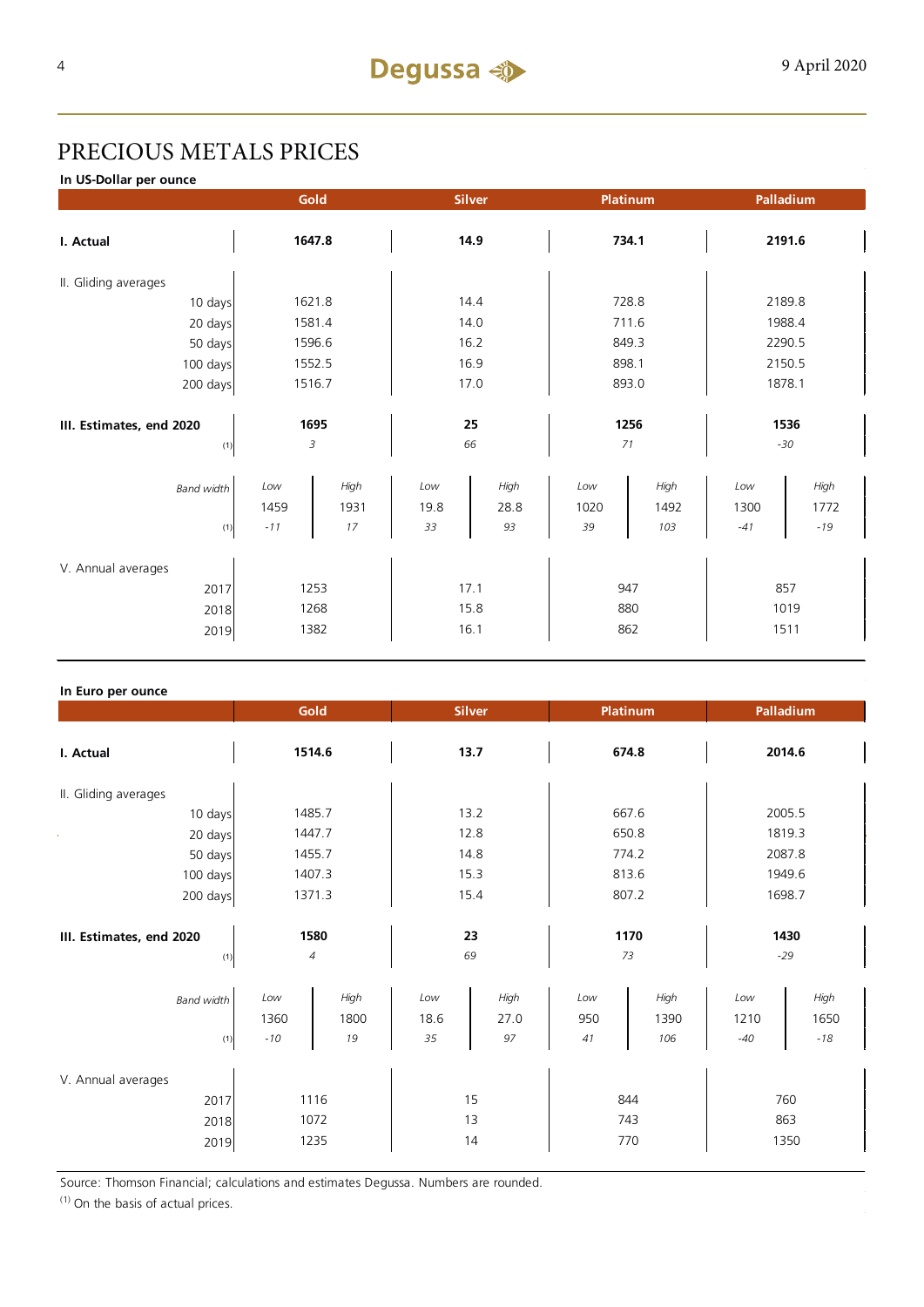# BITCOIN, PERFORMANCE OF VARIOUS ASSET CLASSES

#### **Bitcoin in US dollars**



Source: Refinitiv; graph by Degussa.

#### **Performance of stocks, commodities, FX and bonds**

(a) In national currencies (b) In euro



|                             | -80 | $-60 - 40 - 20$ |         |         |        | 0 | 20   | 40 | 60 |
|-----------------------------|-----|-----------------|---------|---------|--------|---|------|----|----|
| S&P 500                     |     |                 |         | $-13,9$ |        |   |      |    |    |
| Nasdag                      |     |                 |         | $-8,3$  |        |   |      |    |    |
| Euro STOXX 50               |     |                 | $-19,3$ |         |        |   |      |    |    |
| <b>FTSE 100</b>             |     |                 | $-29,1$ |         |        |   |      |    |    |
| <b>DAX</b>                  |     |                 | $-22,3$ |         |        |   |      |    |    |
| Swiss MI                    |     |                 |         | $-8,8$  |        |   |      |    |    |
| Nikkei                      |     |                 | $-16,9$ |         |        |   |      |    |    |
| Hang Seng                   |     |                 |         | $-13,4$ |        |   |      |    |    |
| Bovespa-60,0                |     |                 |         |         |        |   |      |    |    |
| Russia                      |     |                 | $-31,7$ |         |        |   |      |    |    |
| CRB Index                   |     |                 | $-27,6$ |         |        |   |      |    |    |
| Gold                        |     |                 |         |         |        |   | 11,5 |    |    |
| Silver                      |     |                 |         | $-13,1$ |        |   |      |    |    |
| Crude oil                   |     | $-34,4$         |         |         |        |   |      |    |    |
| <b>EURUSD</b>               |     |                 |         |         | $-2,9$ |   |      |    |    |
| <b>EURJPY</b>               |     |                 |         |         | $-2,8$ |   |      |    |    |
| <b>EURGBP</b>               |     |                 |         |         |        |   | 3,9  |    |    |
| <b>EURCHF</b>               |     |                 |         |         | $-2,7$ |   |      |    |    |
| <b>USDCAD</b>               |     |                 |         |         |        |   | 8,0  |    |    |
| <b>USDGBP</b>               |     |                 |         | $-6,6$  |        |   |      |    |    |
| <b>USDJPY</b>               |     |                 |         |         |        |   | 0,1  |    |    |
| US gov't bond 7 - 10 yrs    |     |                 |         |         |        |   | 13,0 |    |    |
| US gov't bond 1 - 3 yrs     |     |                 |         |         |        |   | 5,7  |    |    |
| Euro gov't bond 7 - 10 yrs  |     |                 |         |         |        |   | 0, 5 |    |    |
| Euro gov't bond 1 - 3 yrs   |     |                 |         |         | $-0,1$ |   |      |    |    |
| UK gov't bond 7 - 10 yrs    |     |                 |         |         | $-1,3$ |   |      |    |    |
| UK gov't bond 1 - 3 yrs     |     |                 |         |         | $-3,3$ |   |      |    |    |
| Japan gov't bond 7 - 10 yrs |     |                 |         |         | $-0,1$ |   |      |    |    |
| Japan gov't bond 1 - 3 yrs  |     |                 |         |         | $-0,2$ |   |      |    |    |

Source: Refinitiv; calculations by Degussa.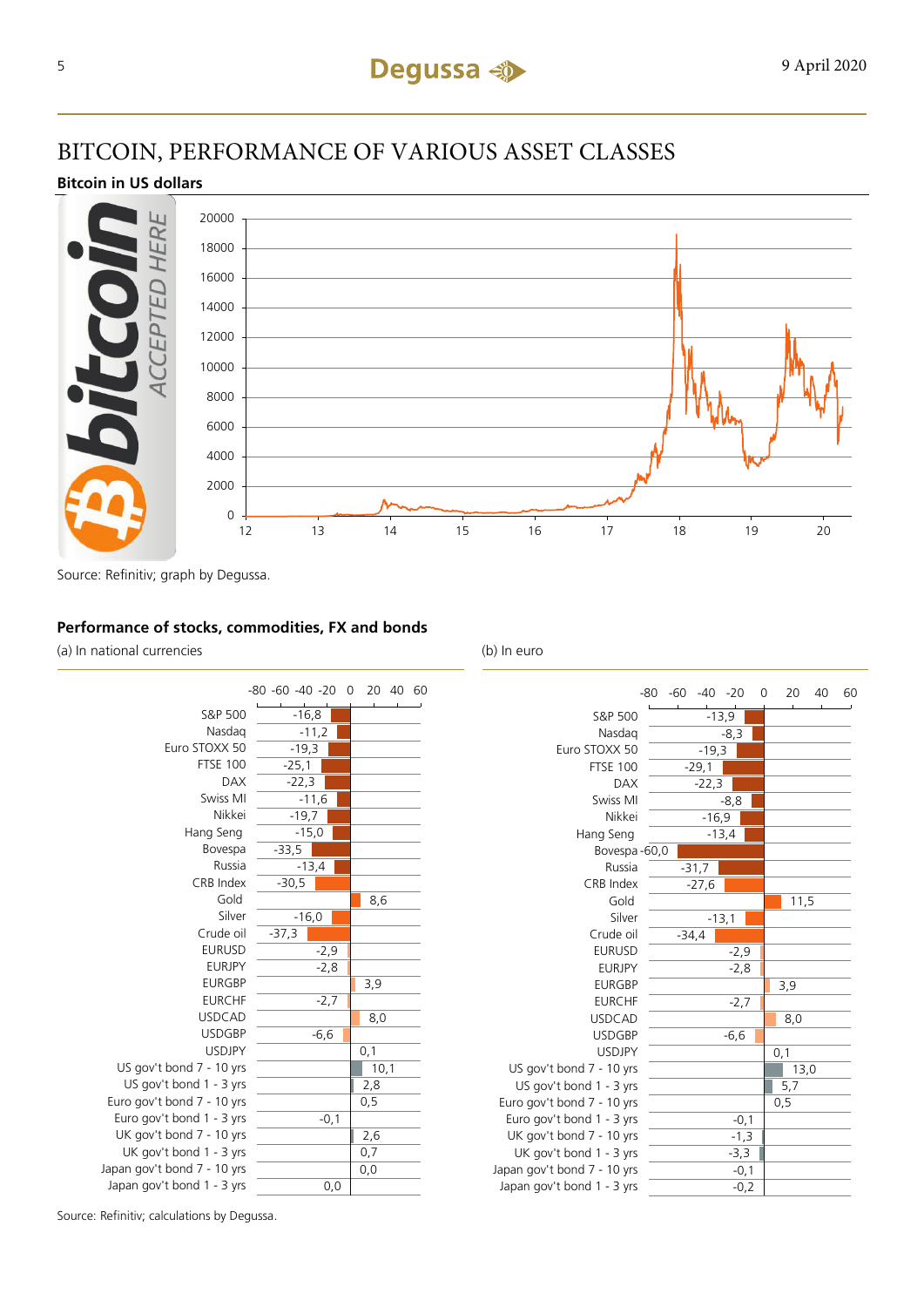### 9 April 2020 The Boom And Bust Theory That Does Not Crash 26 March 2020 With Mega Bail Outs, Governments Are The Big Winners 12 March 2020 The Truth About Money – Past, Present, Future 27 February 2020 Inflation Policy And Its Supporters 13 February 2020 Gold-ETFs Versus Physical Gold: Difference Matters 30 January 2020 Do Not Think The Era Of Boom And Bust Has Ended 23 January 2020 Bull Markets, No Bubble Markets: Gold And Silver In 2020 19 December 2019 The Inflation Sham 5 December 2019 Why the Feared Crash Keeps Us Waiting 21 November 2019 Asset Price Inflation and the Price of Gold 7 November 2019 ETFs Drive Gold Demand 24 October 2019 The Inflationary Supply Of Unbacked US Dollars And The Price Of Gold 10 October 2019 Let's Get Physical With Gold And Silver 26 September 2019 The US Dollar Beast 12 September 2019 The Inflationary Tide That Lifts all Boats but One 29 August 2019 The Disaster of Negative Interest Rate Policy 15 August 2019 The Gold Bull Market Is Back 1 August 2019 Gold And Silver Prices – Get Going! 19 July 2019 Facebook's Fake Money 4 July 2019 It Looks Like A Gold Bull Market, It Feels Like A Gold Bull Market – Maybe It Is A Gold Bull Market? 19 June 2019 Good Money, Bad Money—And How Bitcoin Fits In 6 June 2019 Gold Outshines The US Dollar 23 May 2019 The Boom That Will Have It Coming 9 May 2019 The Crusade Against Risk 25 April 2019 A Sound Investment Rationale for Gold 11 April 2019 Be Prepared For All Possibilities. The Case For Gold 28 March 2019 Sword of Damocles Over Asset Prices 14 March 2019 The Big Central Banks Increase the Case for Gold 28 February 2019 The Fed Takes Full Control of the Bond Market – And Raises The Value of Gold 14 February 2019 Everything You Always Wanted to Know About Karl Marx and Central Banking (\*But Were Afraid To Ask) 1 February 2019 Pay Attention, Gold Investor: 'This Time is not Different' 17 January 2019 US Interest Rate Down, Price of Gold up 20 December 2018 Gold Money in a Digitalised World Economy 10 December 2018 The Fed Supports Gold 23 November 2018 The Fed Is Not Our Saviour 9 November 2018 The Missing Fear – And The Case For Gold 26 October 2018 President Trump is right: The Fed Is A Big Problem 12 October 2018 Here Goes The Punch Bowl 28 September 218 The Fed's Blind Flight

#### **Articles in earlier issues of the** *Degussa Market Report*

Issue Content

The Degussa Marktreport (German) and the Degussa Market Report (English) are available at: **www.degussa-goldhandel.de/marktreport**